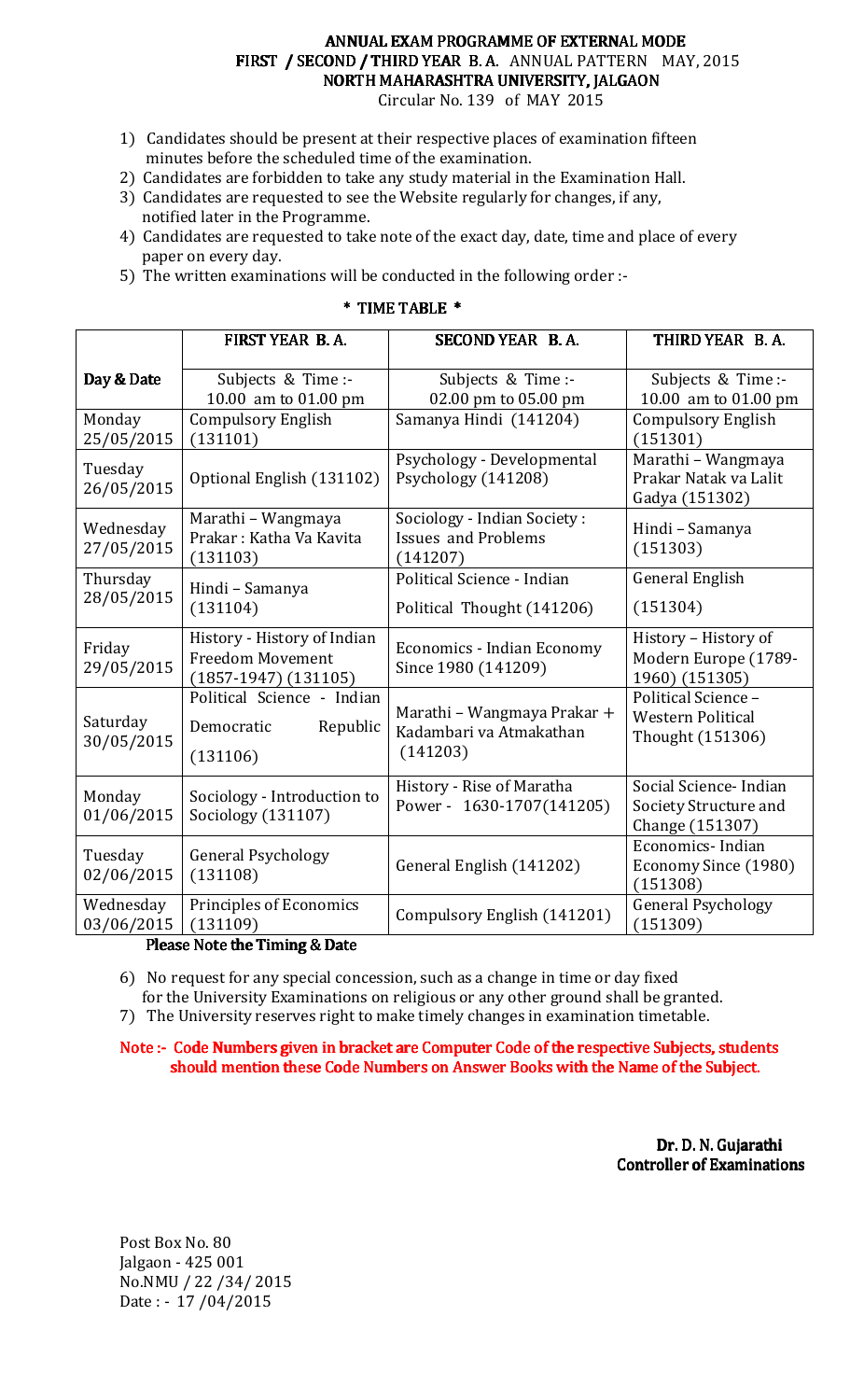### ANNUAL EXAM PROGRAMME OF EXTERNAL MODE FIRST / SECOND/THIRD YEAR B.COM. ANNUAL PATTERN MAY, 2015 NORTH MAHARASHTRA UNIVERSITY, JALGAON

Circular No. 140 of MAY 2015

- 1) Candidates should be present at their respective places of examination fifteen minutes before the scheduled time of the examination.
- 2) Candidates are forbidden to take any study material in the Examination Hall.
- 3) Candidates are requested to see the Website regularly for changes, if any, notified later in the Programme.
- 4) Candidates are requested to take note of the exact day, date, time and place of every paper on every day.
- 5) The written examinations will be conducted in the following order :-

| * TIME TABLE *          |                                                      |                                                                      |                                                               |
|-------------------------|------------------------------------------------------|----------------------------------------------------------------------|---------------------------------------------------------------|
|                         | FIRST YEAR B.COM.                                    | <b>SECOND YEAR B.COM.</b>                                            | THIRD YEAR B.COM.                                             |
| Day & Date              | Subjects & Time:-<br>10.00 am to 01.00 pm            | Subjects & Time:-                                                    | Subjects & Time:-<br>10.00 am to 01.00 pm                     |
|                         |                                                      | 02.00 pm to 05.00 pm                                                 |                                                               |
| Monday<br>25/05/2015    | Marathi (132102)                                     | <b>Macro Economic Analysis</b><br>(142201)                           | Economic<br>Indian<br>Scenario (152301)                       |
| Tuesday<br>26/05/2015   | English (132101)                                     | <b>Business &amp; Tax Laws</b><br>(142202)                           | Principles and Practice<br>of Auditing (152302)               |
| Wednesday<br>27/05/2015 | Micro Economic Analysis<br>(132103)                  | <b>Business Management</b><br>(142203)                               | Tax<br>Income<br>and<br><b>Competitive Skills</b><br>(152303) |
| Thursday<br>28/05/2015  | Financial<br>Cost<br>and<br>Accounting (132104)      | &<br>Corporate Accounting<br>Costing (142204)                        | Human Resource<br>Management<br>(152304)                      |
| Friday<br>29/05/2015    | Skills<br>Computing<br>(132105)                      | <b>Business Communication</b><br>(142205)                            | Modern<br>Management<br>Techniques (152305)                   |
| Saturday<br>30/05/2015  | Modern Office<br>Management<br>(132106)              | Entrepreneurship<br>Development (142206)                             | <b>Advanced Accounting</b><br>(152306)                        |
| Monday<br>01/06/2015    | Principles & Practices of<br><b>Banking (132107)</b> | &<br>Modern<br><b>Banking</b><br><b>Financial System</b><br>(142207) | <b>Business Administration</b><br>(152307)                    |

### Please Note the Timing & Date

- 6) No request for any special concession, such as a change in time or day fixed
- for the University Examinations on religious or any other ground shall be granted.
- 7) The University reserves right to make timely changes in examination timetable.

Note :- Code Numbers given in bracket are Computer Code of the respective Subjects, students should mention these Code Numbers on Answer Books with the Name of the Subject.

> Dr. D. N. Gujarathi Controller of Examinations

Post Box No. 80 Jalgaon - 425 001 No.NMU / 22 /38/ 2015 Date : - 17 /04/2015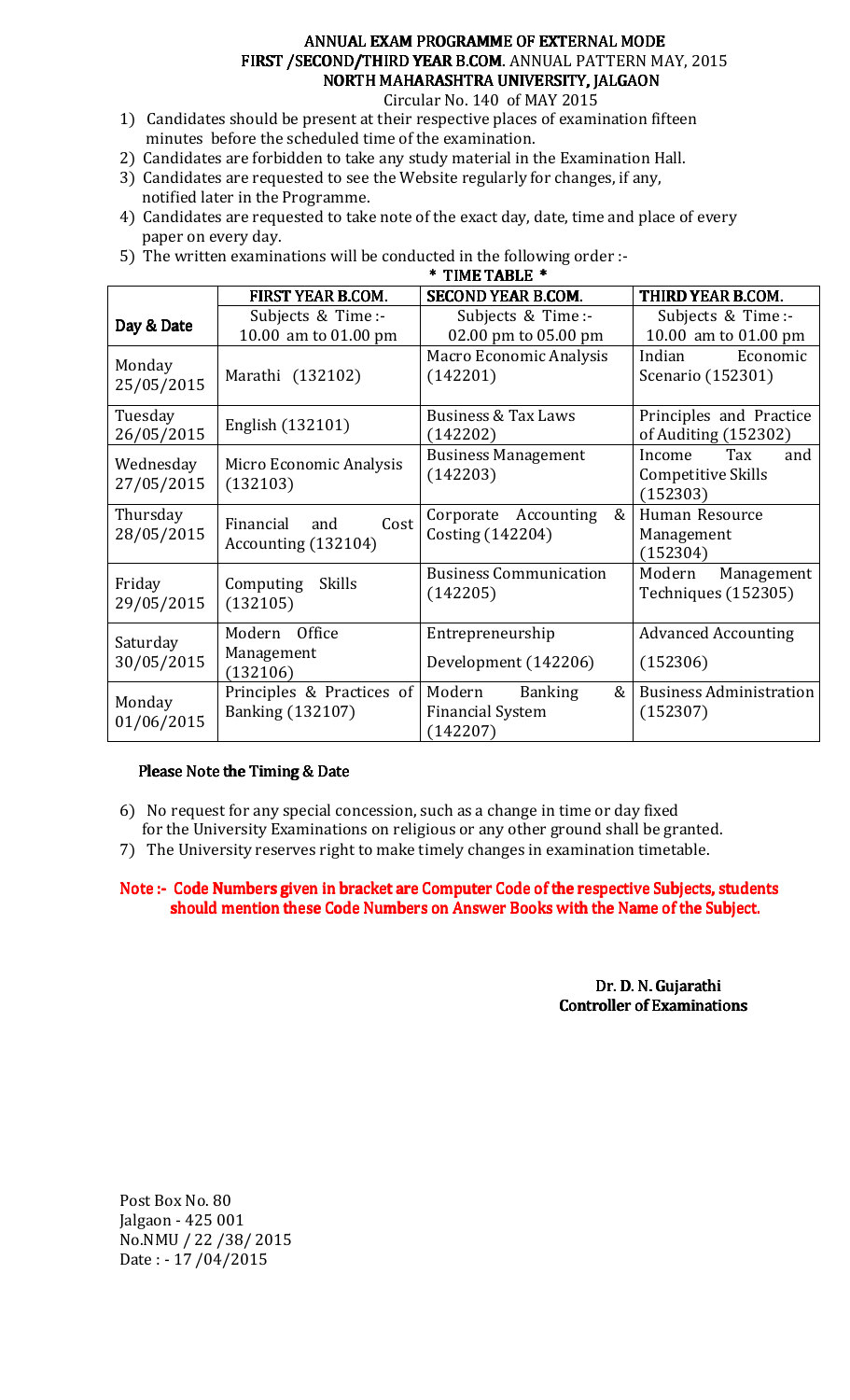### ANNUAL EXAM PROGRAMME OF EXTERNAL MODE M.COM. PART-I & II ANNUAL PATTERN MAY, 2015 NORTH MAHARASHTRA UNIVERSITY, JALGAON Circular No. 141 of MAY 2015

- 1) Candidates should be present at their respective places of examination fifteen minutes before the scheduled time of the examination.
- 2) Candidates are forbidden to take any study material in the Examination Hall.
- 3) Candidates are requested to see the Website regularly for changes, if any, notified later in the Programme.
- 4) Candidates are requested to take note of the exact day, date, time and place of every paper on every day.
- 5) The written examinations will be conducted in the following order :-

| TIME TABLE *            |                                                                                                          |                                                                                                          |
|-------------------------|----------------------------------------------------------------------------------------------------------|----------------------------------------------------------------------------------------------------------|
|                         | <b>FIRST YEAR</b>                                                                                        | <b>SECOND YEAR</b>                                                                                       |
| Day & Date              | Subjects & Time :- 10.00 am to 01.00 pm                                                                  |                                                                                                          |
| Monday<br>25/05/2015    | PAPER-1- Economics of Industries<br>& Environment (132101)                                               |                                                                                                          |
| Tuesday<br>26/05/2015   |                                                                                                          | PAPER-1-<br>Management Accounting,<br><b>Production &amp; Operation Management</b><br>(142201)           |
| Wednesday<br>27/05/2015 | PAPER-2- Strategic Managements<br>& Case Studies (132102)                                                |                                                                                                          |
| Thursday<br>28/05/2015  |                                                                                                          | PAPER-2- Organization Behaviour<br>(142202)                                                              |
| Friday<br>29/05/2015    | PAPER-3- Research Methodology in<br>Commerce & Management<br>(132103)                                    |                                                                                                          |
| Saturday<br>30/05/2015  |                                                                                                          | PAPER-3- Entrepreneurship<br>Development (142203)                                                        |
| Monday<br>01/06/2015    | PAPER-4- Human Resource<br>Management (132104)<br><b>OR</b><br>PAPER-4- Advanced Accountancy<br>(132105) |                                                                                                          |
| Tuesday<br>02/06/2015   |                                                                                                          | PAPER-4- Advanced Accountancy<br>(142204)<br><b>OR</b><br>PAPER-4- Human Resource<br>Management (142205) |

### Please Note the Timing & Date

6) No request for any special concession, such as a change in time or day fixed for the University Examinations on religious or any other ground shall be granted.

7) The University reserves right to make timely changes in examination timetable.

Note :- Code Numbers given in bracket are Computer Code of the respective Subjects, students

should mention these Code Numbers on Answer Books with the Name of the Subject.

 Dr. D. N. Gujarathi Controller of Examinations

Post Box No. 80 Jalgaon - 425 001 No.NMU / 22 /39/ 2015 Date : - 17 /04/2015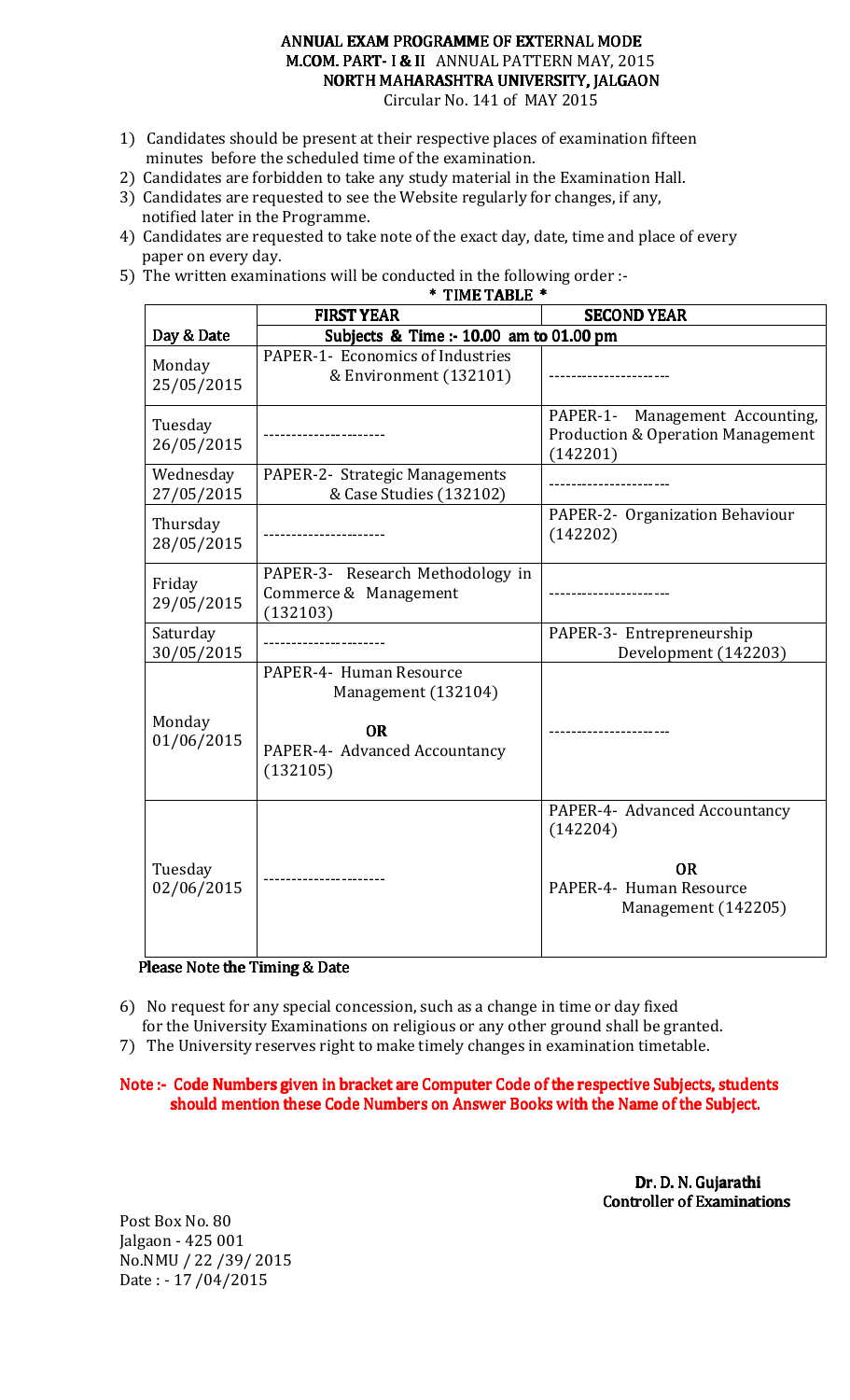### ANNUAL EXAM PROGRAMME OF EXTERNAL MODE M.A.MARATHI PART-I & II ANNUAL PATTER MAY, 2015 NORTH MAHARASHTRA UNIVERSITY, JALGAON Circular No. 142 of MAY 2015

- 1) Candidates should be present at their respective places of examination fifteen minutes before the scheduled time of the examination.
- 2) Candidates are forbidden to take any study material in the Examination Hall.
- 3) Candidates are requested to see the Website regularly for changes, if any, notified later in the Programme.
- 4) Candidates are requested to take note of the exact day, date, time and place of every paper on every day.
- 5) The written examinations will be conducted in the following order :-

### \* TIME TABLE \* TIME \*

|                         | <b>FIRST YEAR</b>                                                     | <b>SECOND YEAR</b>                                                                               |
|-------------------------|-----------------------------------------------------------------------|--------------------------------------------------------------------------------------------------|
| Day & Date              | Subjects & Time: - 10.00 am to 01.00 pm                               |                                                                                                  |
| Monday                  | Paper 1- Marathi Wangamayachi                                         |                                                                                                  |
| 25/05/2015              | Sanskrutik Parshwabhumi (131101)                                      |                                                                                                  |
| Tuesday<br>26/05/2015   | --------------------                                                  | Paper 1- Adhunik<br>Marathi<br>Wangmayacha Itihas (1920-1980)<br>(141201)                        |
| Wednesday<br>27/05/2015 | Paper 2 - Sahitya : Sameeksha Ani<br>Sampradaya (131102)              | ----------------                                                                                 |
| Thursday<br>28/05/2015  |                                                                       | Paper 2- Bhasha Vidnyan (141202)                                                                 |
| Friday<br>29/05/2015    | 3- Vishesh<br>Lekhakacha<br>Paper<br>Abhyas: V.D. Karandikar (131103) |                                                                                                  |
| Saturday<br>30/05/2015  |                                                                       | Paper 3- Sathottari<br>Marathi<br>Sahityatil Pramukh Pravah: Gramin<br>Va Dalit Sahitya (141203) |
| Monday<br>01/06/2015    | Paper 4- Streevadi Sahitya (131104)                                   |                                                                                                  |
| Tuesday<br>02/06/2015   |                                                                       | Paper 4- Loksahitya Ani Khandeshi<br>Loksahitya (141204)                                         |

### Please Note the Timing & Date

- 6) No request for any special concession, such as a change in time or day fixed for the University Examinations on religious or any other ground shall be granted.
- 7) The University reserves right to make timely changes in examination timetable.

### Note :- Code Numbers given in bracket are Computer Code of the respective Subjects, students should mention these Code Numbers on Answer Books with the Name of the Subject.

Dr. D. N. Gujarathi Controller of Examinations

Post Box No. 80 Jalgaon - 425 001 No.NMU / 22 /40/ 2015 Date : - 17 /04/2015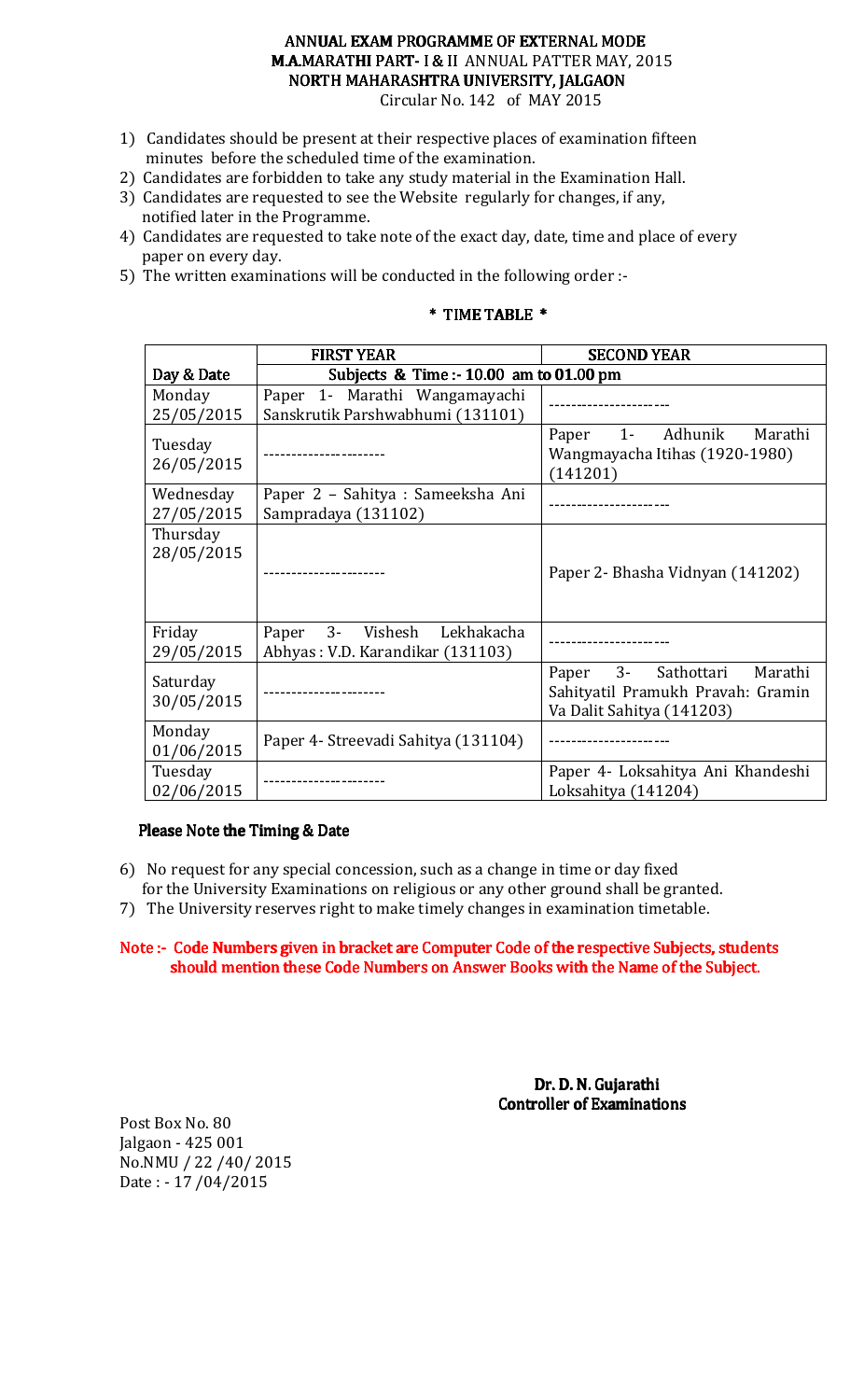### ANNUAL EXAM PROGRAMME OF EXTERNAL MODE M.A. HINDI PART-I & II ANNUAL PATTERN MAY, 2015 NORTH MAHARASHTRA UNIVERSITY, JALGAON Circular No. 143 of MAY 2015

1) Candidates should be present at their respective places of examination fifteen minutes before the scheduled time of the examination.

- 2) Candidates are forbidden to take any study material in the Examination Hall.
- 3) Candidates are requested to see the Website regularly for changes, if any, notified later in the Programme.
- 4) Candidates are requested to take note of the exact day, date, time and place of every paper on every day.
- 5) The written examinations will be conducted in the following order :-

### \* TIME TABLE \* TIME \*

|                         | <b>FIRST YEAR</b>                                        | <b>SECOND YEAR</b>                   |
|-------------------------|----------------------------------------------------------|--------------------------------------|
| Day & Date              | Subjects $&$ Time :- 10.00 am to 01.00 pm                |                                      |
| Monday                  | PAPER-1-<br>Adhunik<br>Gadya                             |                                      |
| 25/05/2015              | (131101)                                                 |                                      |
| Tuesday                 |                                                          | PAPER-1- Samanya Star : Adhunik      |
| 26/05/2015              |                                                          | (141201)<br>Kavya                    |
| Wednesday<br>27/05/2015 | PAPER-2<br>Prachin<br>Evam<br>Madhyayugin Kavya (131102) |                                      |
| Thursday                |                                                          | PAPER-2 - Vishesh Star : Bhasha      |
| 28/05/2015              |                                                          | <b>Bhasha</b><br>Vidnyan Evam Hindi  |
|                         |                                                          | (141202)                             |
| Friday                  | PAPER-3- Bhartiya Evam Pashyatya                         |                                      |
| 29/05/2015              | Sahityasashra/Aalochana (131103)                         |                                      |
|                         |                                                          |                                      |
| Saturday                |                                                          | PAPER-3- Vishesh Star: Hindi Sahitya |
| 30/05/2015              |                                                          | ka Itihas (141203)                   |
| Monday                  | PAPER-4 – Vishesh Saityakar: Kabeer                      |                                      |
| 01/06/2015              | (131104)                                                 |                                      |
| Tuesday                 |                                                          | PAPER-4 – Vishesh Star: Loksahitya   |
| 02/06/2015              |                                                          | (141204)                             |

### Please Note the Timing & Date

- 6) No request for any special concession, such as a change in time or day fixed for the University Examinations on religious or any other ground shall be granted.
- 7) The University reserves right to make timely changes in examination timetable.

Note :- Code Numbers given in bracket are Computer Code of the respective Subjects, students should mention these Code Numbers on Answer Books with the Name of the Subject.

> Dr. D. N. Gujarathi Controller of Examinations

Post Box No. 80 Jalgaon - 425 001 No.NMU / 22 /41/ 2015 Date : - 17 /04/2015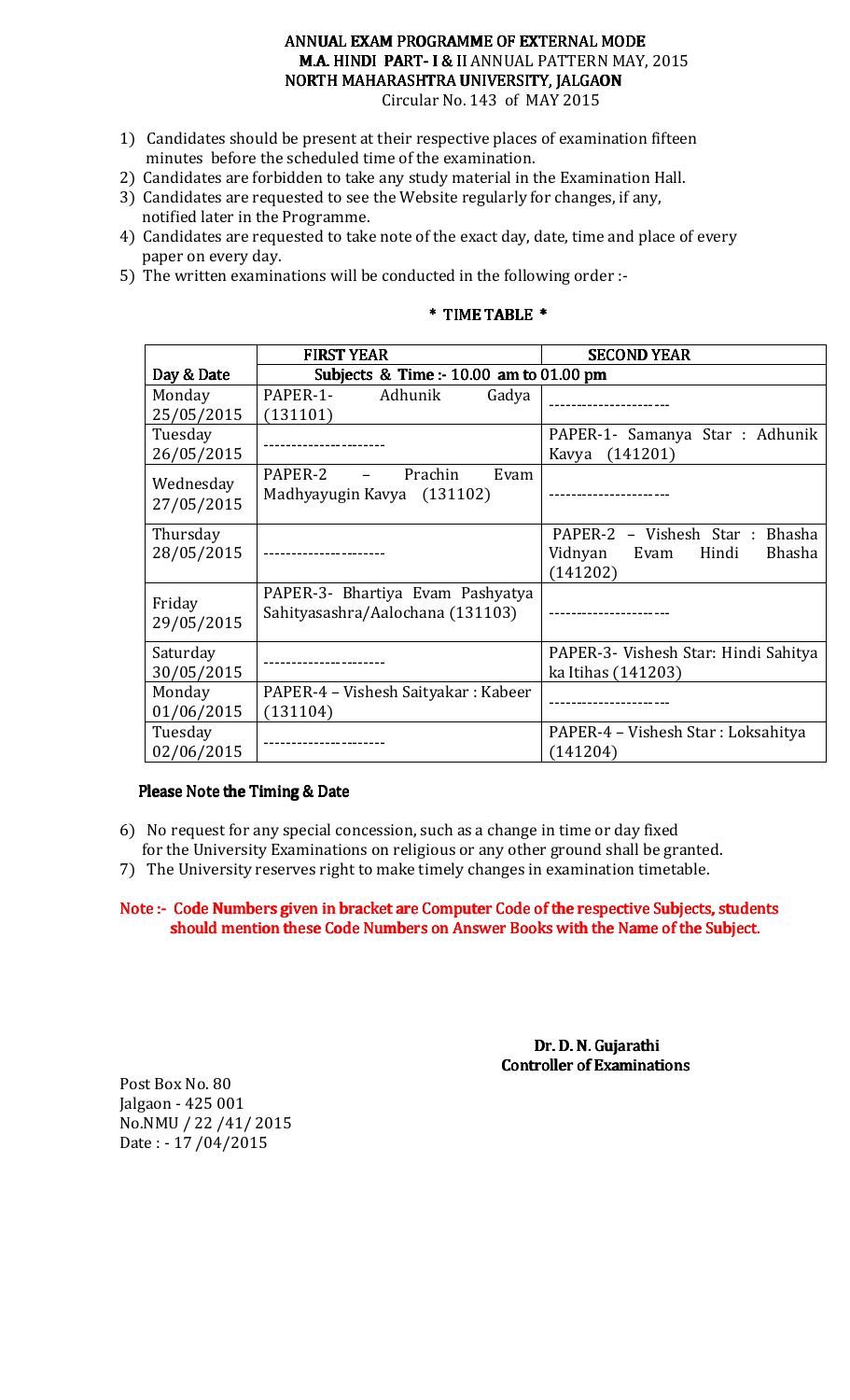# ANNUAL EXAM PROGRAMME OF EXTERNAL MODE M.A. ENGLISH PART-I & II ANNUAL PATTERN MAY, 2015 NORTH MAHARASHTRA UNIVERSITY, JALGAON

Circular No. 144 of MAY 2015

- 1) Candidates should be present at their respective places of examination fifteen minutes before the scheduled time of the examination.
- 2) Candidates are forbidden to take any study material in the Examination Hall.
- 3) Candidates are requested to see the Website regularly for changes, if any, notified later in the Programme.
- 4) Candidates are requested to take note of the exact day, date, time and place of every paper on every day.
- 5) The written examinations will be conducted in the following order :-

## \* TIME TABLE \* TIME \*

|                         | <b>FIRST YEAR</b>                                                           | <b>SECOND YEAR</b>                                                      |  |
|-------------------------|-----------------------------------------------------------------------------|-------------------------------------------------------------------------|--|
| Day & Date              | Subjects & Time :- 10.00 am to 01.00 pm                                     |                                                                         |  |
| Monday<br>25/05/2015    | PAPER -1 - Strategies for effective<br>communication in English<br>(131101) |                                                                         |  |
| Tuesday<br>26/05/2015   |                                                                             | <b>PAPER -1 - Modern Literary Theories</b><br>(141201)                  |  |
| Wednesday<br>27/05/2015 | PAPER -2 - Period studies through<br>literary genres: Drama (131102)        |                                                                         |  |
| Thursday<br>28/05/2015  | ----------------                                                            | PAPER -2 - Period Studies Through<br>Literary Generes: Fiction (141202) |  |
| Friday<br>29/05/2015    | PAPER -3 - Literary Studies (131103)                                        |                                                                         |  |
| Saturday<br>30/05/2015  |                                                                             | PAPER -3- Period Studies Through<br>Literary Generes: Poetry (141203)   |  |
| Monday<br>01/06/2015    | PAPER - 4 - American Literature<br>(131104)                                 |                                                                         |  |
| Tuesday<br>02/06/2015   |                                                                             | PAPER - 4 - American Literature<br>(141204)                             |  |

### Please Note the Timing & Date

- 6) No request for any special concession, such as a change in time or day fixed for the University Examinations on religious or any other ground shall be granted.
- 7) The University reserves right to make timely changes in examination timetable.

Note :- Code Numbers given in bracket are Computer Code of the respective Subjects, students should mention these Code Numbers on Answer Books with the Name of the Subject.

> Dr. D. N. Gujarathi Controller of Examinations

Post Box No. 80 Jalgaon - 425 001 No.NMU / 22 /42/ 2015 Date : - 17 /04/2015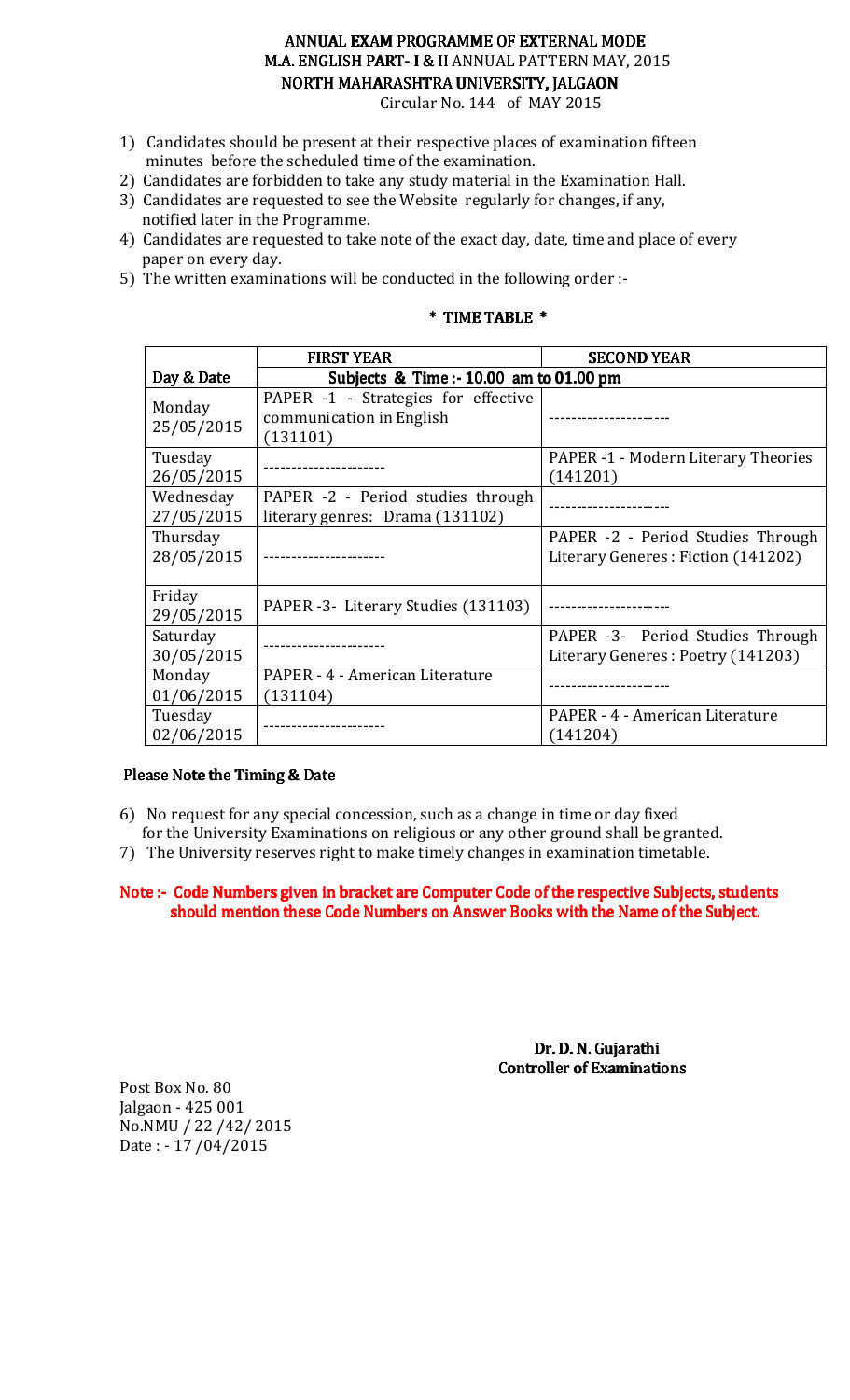# ANNUAL EXAM PROGRAMME OF EXTERNAL MODE M.A. SANSKRIT PART- II ANNUAL PATTERN MAY, 2015 NORTH MAHARASHTRA UNIVERSITY, JALGAON

Circular No. 145 of MAY 2015

- 1) Candidates should be present at their respective places of examination fifteen minutes before the scheduled time of the examination.
- 2) Candidates are forbidden to take any study material in the Examination Hall.
- 3) Candidates are requested to see the Website regularly for changes, if any, notified later in the Programme.
- 4) Candidates are requested to take note of the exact day, date, time and place of every paper on every day.
- 5) The written examinations will be conducted in the following order :-

### \* TIME TABLE \* TIME \*

|            | <b>SECOND YEAR</b>                          |
|------------|---------------------------------------------|
| Day & Date | Subjects & Time :- $10.00$ am to $01.00$ pm |
| Tuesday    |                                             |
| 26/05/2015 | PAPER-2- Vyakaran va Bhashashastra (141202) |

### Please Note the Timing & Date

- 6) No request for any special concession, such as a change in time or day fixed for the University Examinations on religious or any other ground shall be granted.
- 7) The University reserves right to make timely changes in examination timetable.

### Note :- Code Numbers given in bracket are Computer Code of the respective Subjects, students should mention these Code Numbers on Answer Books with the Name of the Subject.

 Dr. D. N. Gujarathi Controller of Examinations

Post Box No. 80 Jalgaon - 425 001 No.NMU / 22 /43/ 2015 Date : - 17 /04/2015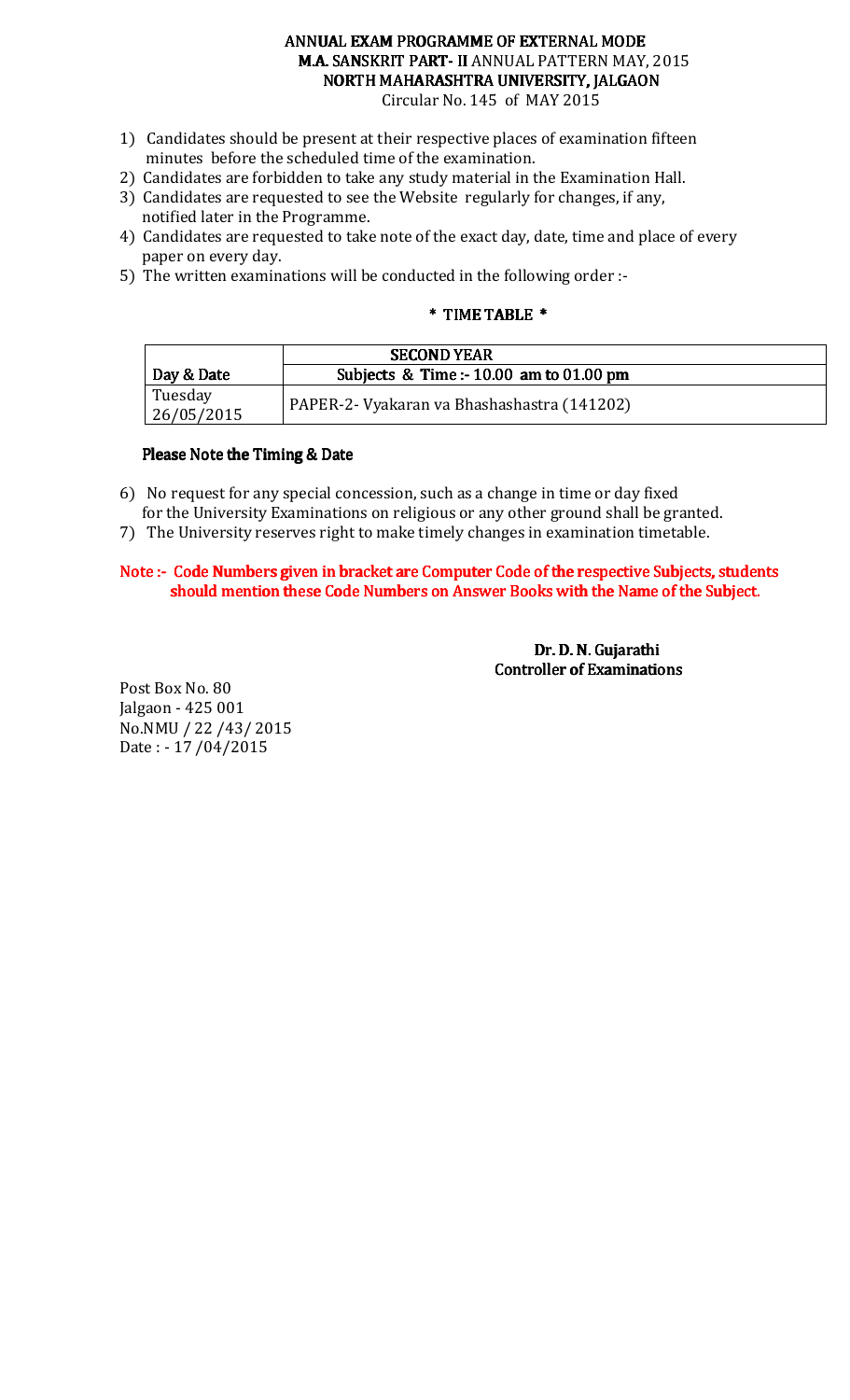### ANNUAL EXAM PROGRAMME OF EXTERNAL MODE M.A. HISTORY PART- I & II ANNUAL PATTERN MAY, 2015 NORTH MAHARASHTRA UNIVERSITY, JALGAON Circular No. 146 of MAY 2015

 $*$  TIME TABLE  $*$ 

- 1) Candidates should be present at their respective places of examination fifteen minutes before the scheduled time of the examination.
- 2) Candidates are forbidden to take any study material in the Examination Hall.
- 3) Candidates are requested to see the Website regularly for changes, if any, notified later in the Programme.
- 4) Candidates are requested to take note of the exact day, date, time and place of every paper on every day.
- 5) The written examinations will be conducted in the following order :-

|                         | <b>FIRST YEAR</b>                                                                                                               | <b>SECOND YEAR</b>                                               |
|-------------------------|---------------------------------------------------------------------------------------------------------------------------------|------------------------------------------------------------------|
| Day & Date              | Subjects & Time :- 10.00 am to 01.00 pm                                                                                         |                                                                  |
| Monday<br>25/05/2015    | PAPER-1- Trends In Historiography -<br>Methods and<br>Tools,<br>(131101)                                                        | Theories   ----------------------                                |
| Tuesday<br>26/05/2015   | -------------------                                                                                                             | PAPER-1- Twentieth Century World<br>- up to A.D. 1945 $(141201)$ |
| Wednesday<br>27/05/2015 | PAPER-2- History of Ancient India -<br>(From Stone Age To Maurya Age &<br>Post Maurya Period To A. D. 12th<br>Century) (131102) |                                                                  |
| Thursday<br>28/05/2015  |                                                                                                                                 | PAPER-2- India After Independence<br>(141202)                    |
| Friday<br>29/05/2015    | PAPER-3- History of Medieval India<br>(AD 1206 to AD 1707) (131103)                                                             |                                                                  |
| Saturday<br>30/05/2015  |                                                                                                                                 | PAPER-3- History of Medieval<br>Maharashtra (141203)             |
| Monday<br>01/06/2015    | PAPER-4 - An Introduction to Tribal<br>History in India & History of<br>Khandesh (131104)                                       |                                                                  |
| Tuesday<br>02/06/2015   |                                                                                                                                 | PAPER-4 - History of Modern<br>Maharashtra (141204)              |

### Please Note the Timing & Date

- 6) No request for any special concession, such as a change in time or day fixed for the University Examinations on religious or any other ground shall be granted.
- 7) The University reserves right to make timely changes in examination timetable.

Note :- Code Numbers given in bracket are Computer Code of the respective Subjects, students should mention these Code Numbers on Answer Books with the Name of the Subject.

> Dr. D. N. Gujarathi Controller of Examinations

Post Box No. 80 Jalgaon - 425 001 No.NMU / 22 /44/ 2015 Date : - 17 /04/2015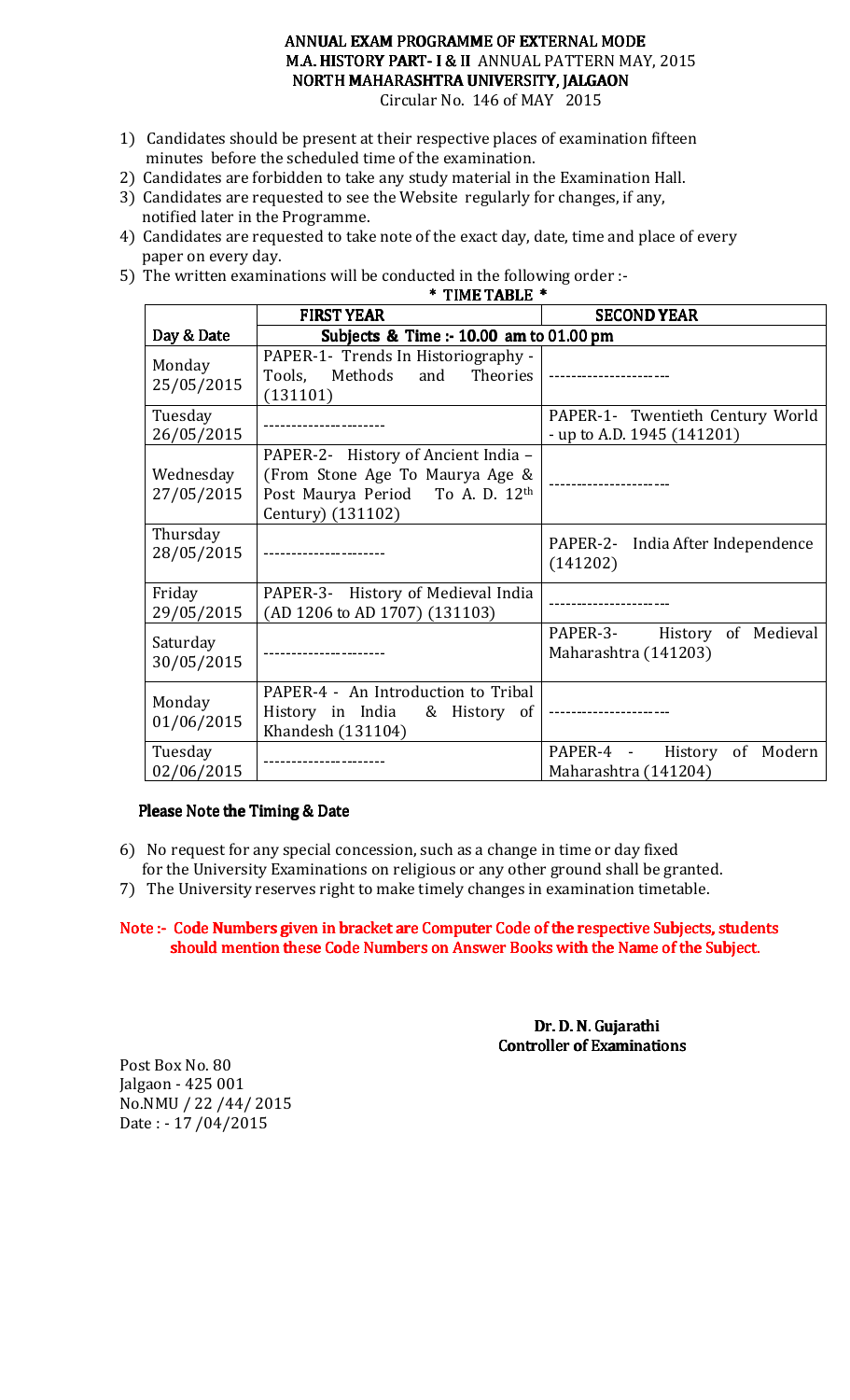# ANNUAL EXAM PROGRAMME OF EXTERNAL MODE M.A. POLITICAL SCIENCE PART- I & II ANNUAL PATTERN MAY, 2015 NORTH MAHARASHTRA UNIVERSITY, JALGAON

Circular No. 147 of MAY 2015

- 1) Candidates should be present at their respective places of examination fifteen minutes before the scheduled time of the examination.
- 2) Candidates are forbidden to take any study material in the Examination Hall.
- 3) Candidates are requested to see the Website regularly for changes, if any, notified later in the Programme.
- 4) Candidates are requested to take note of the exact day, date, time and place of every paper on every day.
- 5) The written examinations will be conducted in the following order :-

### \* TIME TABLE \* TIME \*

|                        | <b>FIRST YEAR</b>                       | <b>SECOND YEAR</b>            |
|------------------------|-----------------------------------------|-------------------------------|
| Day & Date             | Subjects & Time :- 10.00 am to 01.00 pm |                               |
| Monday                 | PAPER-1- Indian Foreign                 |                               |
| 25/05/2015             | Policy (131101)                         |                               |
| Tuesday                |                                         | PAPER-1- Socio - Political    |
| 26/05/2015             |                                         | <b>Research Methods</b>       |
|                        |                                         | (141201)                      |
| Wednesday              | PAPER-2- Modern Political Issues        |                               |
| 27/05/2015             | (131102)                                |                               |
| Thursday<br>28/05/2015 |                                         | PAPER-2- Recent Comparative   |
|                        |                                         | Political Process (141202)    |
| Friday                 | PAPER-3- Political Process in           |                               |
| 29/05/2015             | Indian States (131103)                  |                               |
| Saturday               |                                         | PAPER-3- Political Theory and |
| 30/05/2015             |                                         | Key Concepts (141203)         |
| Monday                 | PAPER-4-<br>India<br>Democracy<br>in    |                               |
| 01/06/2015             | (131104)                                |                               |
| Tuesday                |                                         | PAPER-4- UNO - Structure and  |
| 02/06/2015             |                                         | Functions (141204)            |

### Please Note the Timing & Date

- 6) No request for any special concession, such as a change in time or day fixed for the University Examinations on religious or any other ground shall be granted.
- 7) The University reserves right to make timely changes in examination timetable.

### Note :- Code Numbers given in bracket are Computer Code of the respective Subjects, students should mention these Code Numbers on Answer Books with the Name of the Subject.

 Dr. D. N. Gujarathi **Controller of Examinations** 

Post Box No. 80 Jalgaon - 425 001 No.NMU / 22 /45/ 2015 Date : - 17 /04/2015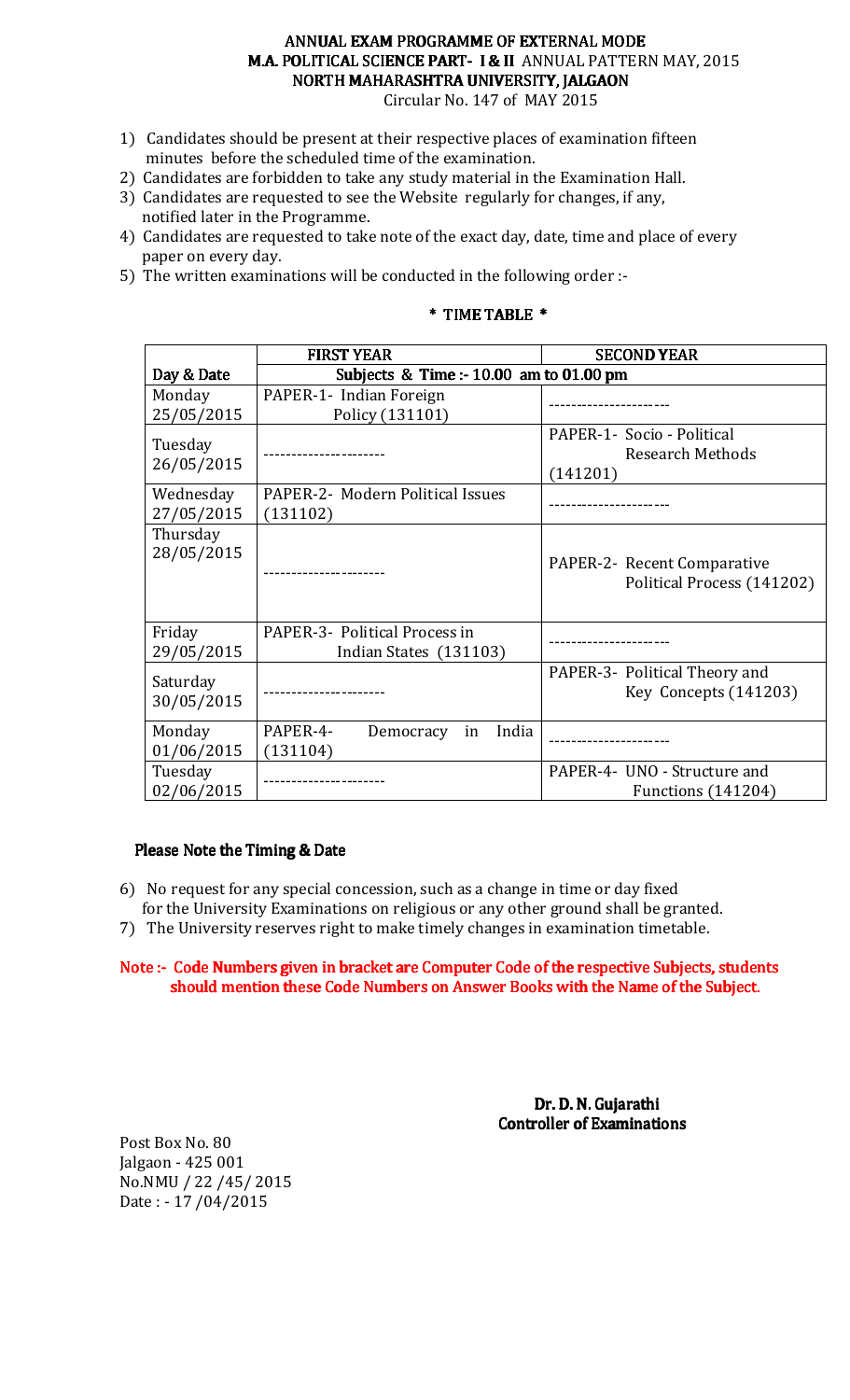# ANNUAL EXAM PROGRAMME OF EXTERNAL MODE M.A.ECOINOMICS PART-I & II ANNUAL PATTERN MAY, 2015 NORTH MAHARASHTRA UNIVERSITY, JALGAON

Circular No. 148 of MAY 2015

- 1) Candidates should be present at their respective places of examination fifteen minutes before the scheduled time of the examination.
- 2) Candidates are forbidden to take any study material in the Examination Hall.
- 3) Candidates are requested to see the Website regularly for changes, if any, notified later in the Programme.
- 4) Candidates are requested to take note of the exact day, date, time and place of every paper on every day.
- 5) The written examinations will be conducted in the following order :-

### \* TIME TABLE \* TIME \*

|            | <b>FIRST YEAR</b>                           | <b>SECOND YEAR</b>                      |
|------------|---------------------------------------------|-----------------------------------------|
| Day & Date | Subjects & Time :- $10.00$ am to $01.00$ pm |                                         |
| Monday     | PAPER-1- Advance Micro Economic             |                                         |
| 25/05/2015 | Theory (131101)                             |                                         |
| Tuesday    |                                             | PAPER-1- Modern<br>Monetary             |
| 26/05/2015 |                                             | Economics $(141201)$                    |
| Wednesday  | PAPER-2- Modern Public Finance              |                                         |
| 27/05/2015 | (131102)                                    |                                         |
| Thursday   |                                             | PAPER-2- Theory of Economics            |
| 28/05/2015 |                                             | Growth and Development (141202)         |
|            |                                             |                                         |
| Friday     | PAPER-3- Research Methodology and           |                                         |
| 29/05/2015 | Statistics For Economics (131103)           |                                         |
| Saturday   |                                             | <b>PAPER-3- International Economics</b> |
| 30/05/2015 |                                             | (141203)                                |
| Monday     | PAPER-4- Agricultural Economics             |                                         |
|            | (131104)                                    |                                         |
| 01/06/2015 |                                             |                                         |
| Tuesday    |                                             | PAPER-4- Modern<br>Banking<br>and       |
| 02/06/2015 |                                             | Financial Markets in India (141204)     |

### Please Note the Timing & Date

- 6) No request for any special concession, such as a change in time or day fixed
- for the University Examinations on religious or any other ground shall be granted.
- 7) The University reserves right to make timely changes in examination timetable.

Note :- Code Numbers given in bracket are Computer Code of the respective Subjects, students should mention these Code Numbers on Answer Books with the Name of the Subject.

> Dr. D. N. Gujarathi Controller of Examinations

Post Box No. 80 Jalgaon - 425 001 No.NMU / 22 /46/ 2015 Date : - 17 /04/2015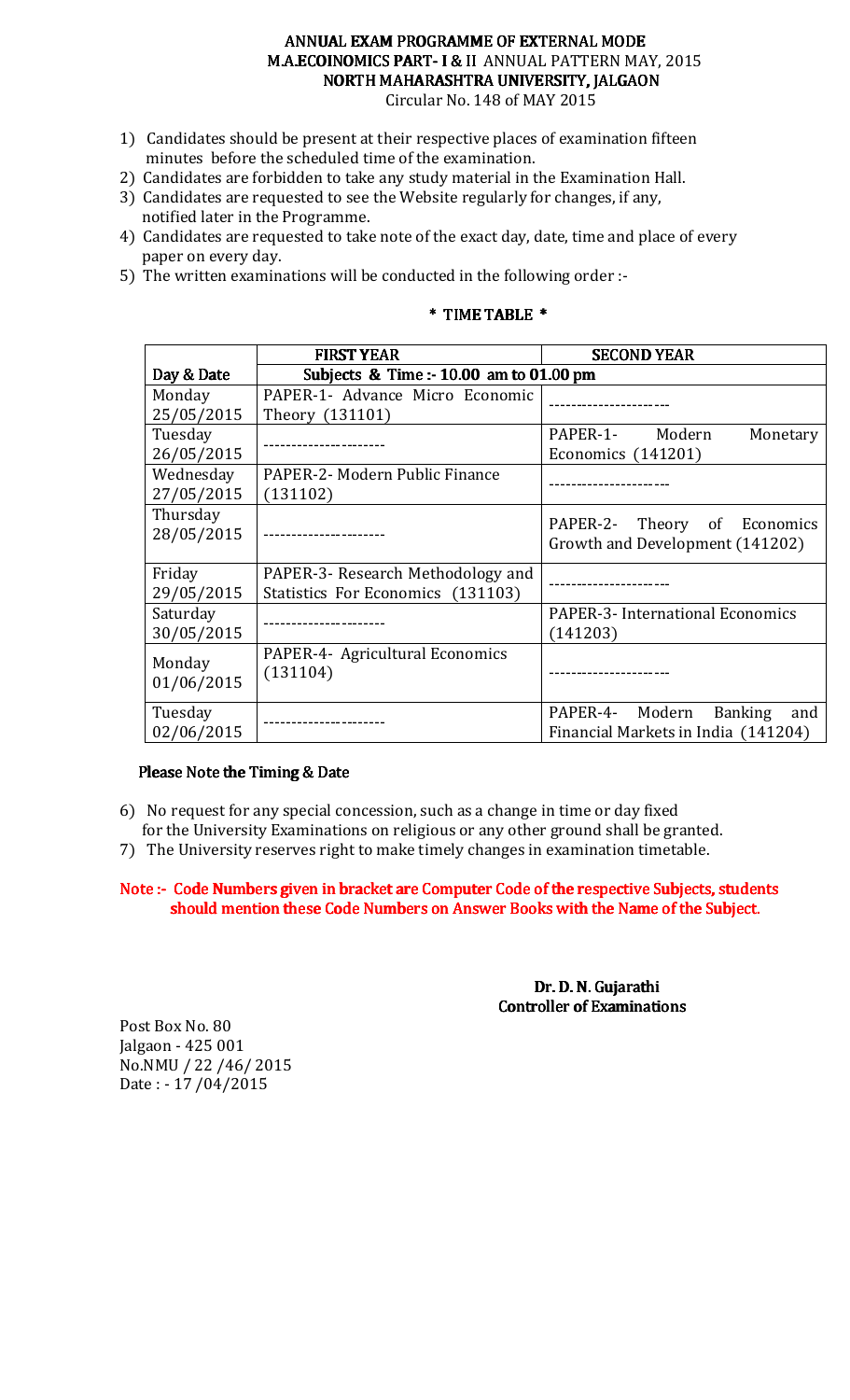## ANNUAL EXAM PROGRAMME OF EXTERNAL MODE M.A.SOCIOLOGY PART-I & II ANNUAL PATTERN MAY, 2015 NORTH MAHARASHTRA UNIVERSITY, JALGAON

Circular No. 149 of MAY 2015

- 1) Candidates should be present at their respective places of examination fifteen minutes before the scheduled time of the examination.
- 2) Candidates are forbidden to take any study material in the Examination Hall.
- 3) Candidates are requested to see the Website regularly for changes, if any, notified later in the Programme.
- 4) Candidates are requested to take note of the exact day, date, time and place of every paper on every day.
- 5) The written examinations will be conducted in the following order :-

#### Day & Date FIRST YEAR SECOND YEAR Subjects & Time :- 10.00 am to 01.00 pm Monday 25/05/2015 PAPER-1- Social Structure and Social Change (131101) Tuesday 26/05/2015 ---------------------- PAPER-1- Sociology of Development (141201) Wednesday 27/05/2015 PAPER-2- Methodology of Social  $Research (131102)$   $Reserch (131102)$ Thursday 28/05/2015 ---------------------- PAPER-2- Indian Sociology and Social Thinkers (141202) Friday 29/05/2015 PAPER-3- Rural Society in India (131103) ---------------------- Saturday 30/05/2015 PAPER-3- Gender and Society (141203) Monday 01/06/2015 PAPER-4- Industry and Society in India (131104) ---------------------- Tuesday 02/06/2015 ---------------------- PAPER-4- Education and Society (141204)

# \* TIME TABLE \* TIME \*

### Please Note the Timing & Date

- 6) No request for any special concession, such as a change in time or day fixed for the University Examinations on religious or any other ground shall be granted.
- 7) The University reserves right to make timely changes in examination timetable.

### Note :- Code Numbers given in bracket are Computer Code of the respective Subjects, students should mention these Code Numbers on Answer Books with the Name of the Subject.

 Dr. D. N. Gujarathi Controller of Examinations

Post Box No. 80 Jalgaon - 425 001 No.NMU / 22 /47/ 2015 Date : - 17 /04/2015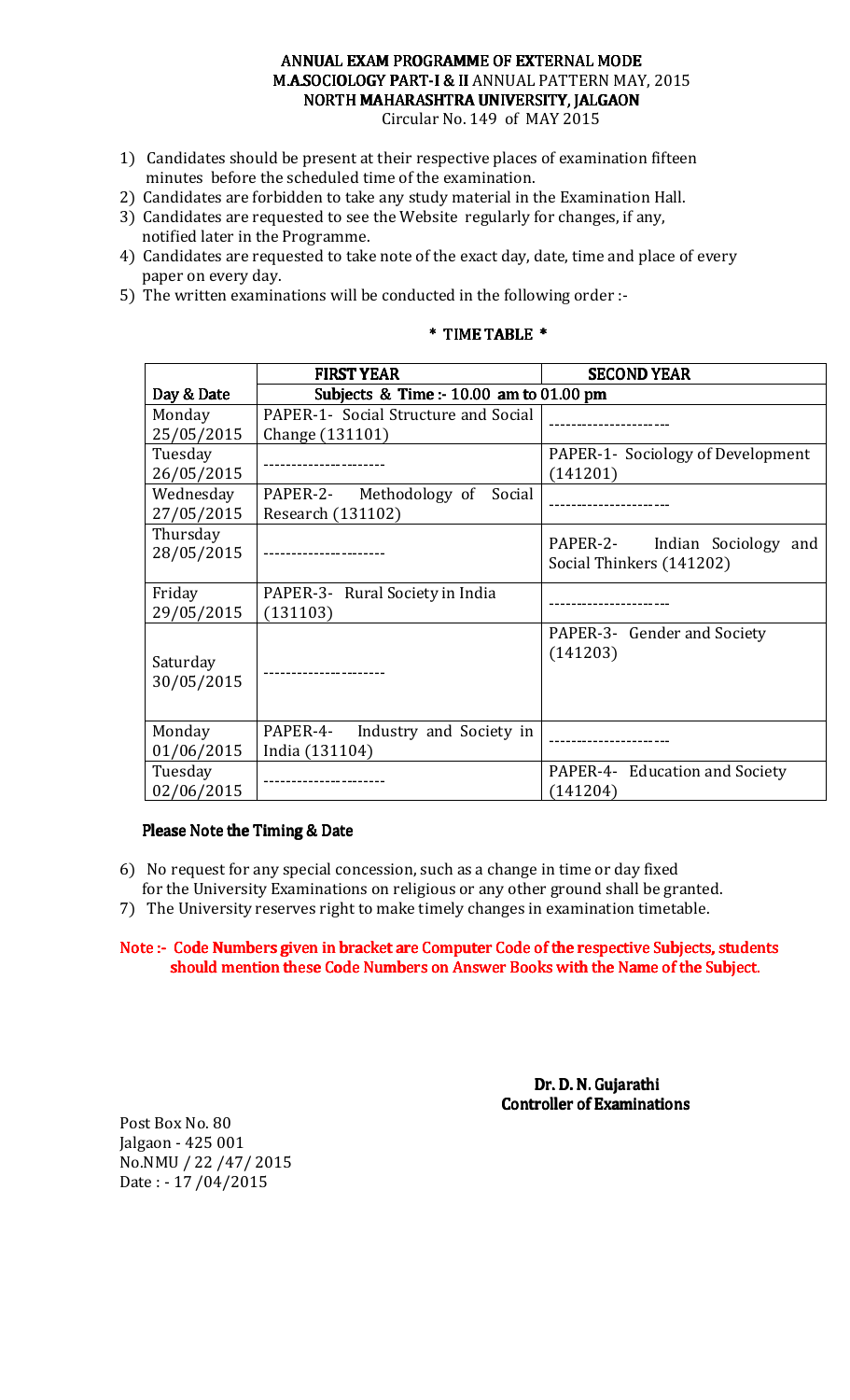### ANNUAL EXAM PROGRAMME OF EXTERNAL MODE M.A.DEFENCE & STRATEGIC STUDIES PART- I & II ANNUAL PATTERN MAY, 2015 NORTH MAHARASHTRA UNIVERSITY, JALGAON

Circular No. 150 of MAY 2015

- 1) Candidates should be present at their respective places of examination fifteen minutes before the scheduled time of the examination.
- 2) Candidates are forbidden to take any study material in the Examination Hall.
- 3) Candidates are requested to see the Website regularly for changes, if any, notified later in the Programme.
- 4) Candidates are requested to take note of the exact day, date, time and place of every paper on every day.
- 5) The written examinations will be conducted in the following order :-

|                        | тичь провы<br><b>FIRST YEAR</b>                         | <b>SECOND YEAR</b>                  |
|------------------------|---------------------------------------------------------|-------------------------------------|
| Day & Date             | Subjects & Time :- 10.00 am to 01.00 pm                 |                                     |
|                        | Defence Economics &<br>PAPER-1-                         |                                     |
| Monday                 | Defence Production in India                             |                                     |
| 25/05/2015             | (131101)                                                |                                     |
| Tuesday                |                                                         | PAPER-1- National Security          |
| 26/05/2015             |                                                         | (141201)                            |
| Wednesday              | PAPER-2- Research Methodologies<br>&Techniques (131102) |                                     |
| 27/05/2015             |                                                         |                                     |
| Thursday               |                                                         | PAPER-2-International Organizations |
| 28/05/2015             |                                                         | (141202)                            |
| Friday                 | PAPER-3- Geopolitics & Military                         |                                     |
| 29/05/2015             | Geography (131103)                                      |                                     |
|                        |                                                         | PAPER-3- India's Wars with          |
| Saturday<br>30/05/2015 |                                                         | Pakistan and China (141203)         |
|                        | PAPER-4 International Relations in                      |                                     |
| Monday<br>01/06/2015   | modern times & India<br>&<br>Her                        |                                     |
|                        | Neighbours (131104)                                     |                                     |
| Tuesday                |                                                         | PAPER-4-<br>Military Psychology &   |
| 02/06/2015             |                                                         | Sociology (141204)                  |

# $*$  TIME TABLE  $*$

### Please Note the Timing & Date

- 6) No request for any special concession, such as a change in time or day fixed
- for the University Examinations on religious or any other ground shall be granted.
- 7) The University reserves right to make timely changes in examination timetable.

### Note :- Code Numbers given in bracket are Computer Code of the respective Subjects, students should mention these Code Numbers on Answer Books with the Name of the Subject.

 Dr.D. N. Gujarathi Controller of Examinations

Post Box No. 80 Jalgaon - 425 001 No.NMU / 22 /48/ 2015 Date : - 17 /04/2015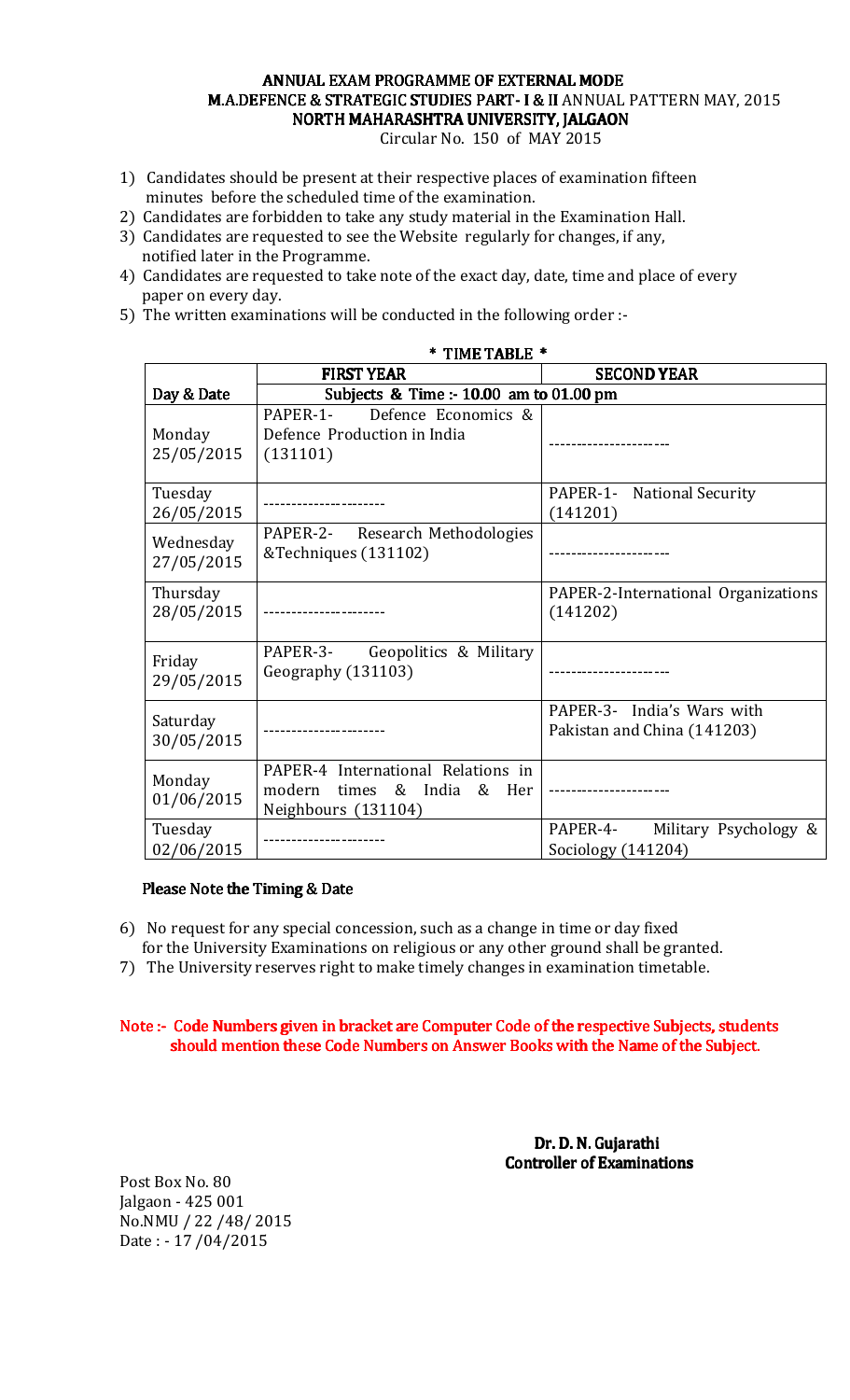# ANNUAL EXAM PROGRAMME OF EXTERNAL MODE M. A.EDUCATION PART-I & II ANNUAL PATTERN MAY, 2015 NORTH MAHARASHTRA UNIVERSITY, JALGAON

Circular No. 151 of MAY 2015

- 1) Candidates should be present at their respective places of examination fifteen minutes before the scheduled time of the examination.
- 2) Candidates are forbidden to take any study material in the Examination Hall.
- 3) Candidates are requested to see the Website regularly for changes, if any, notified later in the Programme.
- 4) Candidates are requested to take note of the exact day, date, time and place of every paper on every day.
- 5) The written examinations will be conducted in the following order :-

| * TIME TABLE *         |                                                               |                                               |  |
|------------------------|---------------------------------------------------------------|-----------------------------------------------|--|
|                        | <b>FIRST YEAR</b>                                             | <b>SECOND YEAR</b>                            |  |
| Day & Date             | Subjects & Time $: 10.00$ am to 01.00 pm                      |                                               |  |
| Monday                 | Paper- I- Philosophical and<br>Sociological Foundation of     |                                               |  |
| 25/05/2015             | Education (134101)                                            |                                               |  |
| Tuesday                |                                                               | Paper- I- Teacher Education                   |  |
| 26/05/2015             |                                                               | (144201)                                      |  |
| Wednesday              | Paper- II- Psychological Foundation                           | ---------------                               |  |
| 27/05/2015             | of Education (134102)                                         |                                               |  |
| Thursday<br>28/05/2015 |                                                               | Paper- II- Educational Technology<br>(144202) |  |
| Friday<br>29/05/2015   | of<br>Paper-III- Methodology<br>Educational Research (134103) |                                               |  |
| Saturday               |                                                               | Paper- III- Educational Guidance &            |  |
| 30/05/2015             |                                                               | Counselling (144203)                          |  |
| Monday                 | Paper - IV- Distance Education                                |                                               |  |
| 01/06/2015             | (134104)                                                      |                                               |  |
| Tuesday                |                                                               | Paper - IV - Special Education                |  |
| 02/06/2015             |                                                               | (144204)                                      |  |

Please Note the Timing & Date

- 6) No request for any special concession, such as a change in time or day fixed
- for the University Examinations on religious or any other ground shall be granted.
- 7) The University reserves right to make timely changes in examination timetable.

Note :- Code Numbers given in bracket are Computer Code of the respective Subjects, students should mention these Code Numbers on Answer Books with the Name of the Subject.

> Dr. D. N. Gujarathi Controller of Examinations

Post Box No. 80 Jalgaon - 425 001 No.NMU / 22 /49/ 2015 Date : - 17 /04/2015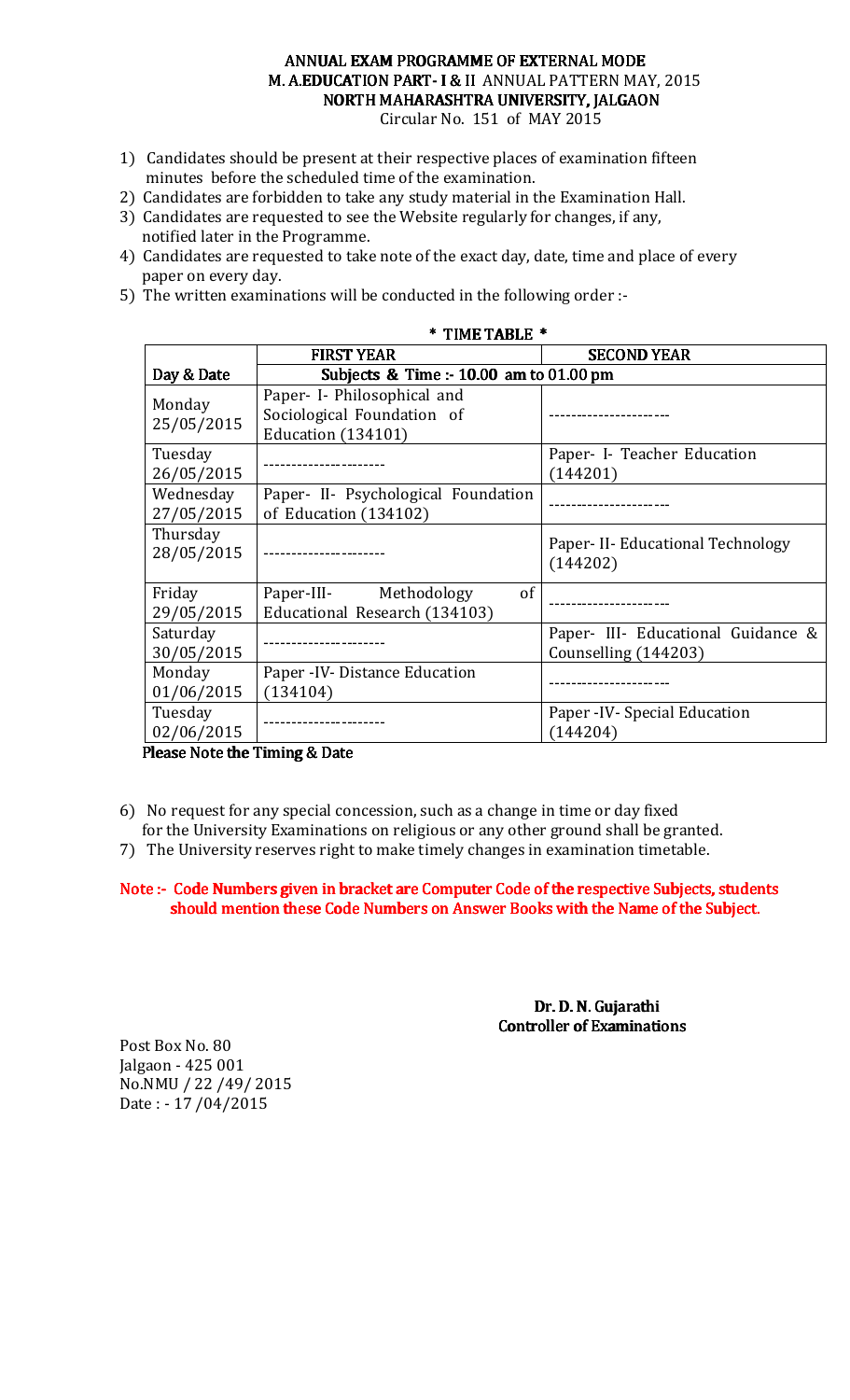## ANNUAL EXAM PROGRAMME OF EXTERNAL MODE M.Sc. MATHEMATICS PART- I & II ANNUAL PATTERN MAY, 2015 NORTH MAHARASHTRA UNIVERSITY, JALGAON

Circular No. 152 of MAY 2015

- 1) Candidates should be present at their respective places of examination fifteen minutes before the scheduled time of the examination.
- 2) Candidates are forbidden to take any study material in the Examination Hall.
- 3) Candidates are requested to see the Website regularly for changes, if any, notified later in the Programme.
- 4) Candidates are requested to take note of the exact day, date, time and place of every paper on every day.
- 5) The written examinations will be conducted in the following order :-

|                                                       | <b>FIRST YEAR</b>                                                   | <b>SECOND YEAR</b>                                                 |
|-------------------------------------------------------|---------------------------------------------------------------------|--------------------------------------------------------------------|
| Subjects & Time :- 02.00 pm to 05.00 pm<br>Day & Date |                                                                     |                                                                    |
| Monday<br>25/05/2015                                  | PAPER-1- Analysis (133101)                                          |                                                                    |
| Tuesday<br>26/05/2015                                 |                                                                     | PAPER-1- Linear<br>Algebra<br>and<br>Functional Analysis (153201)  |
| Wednesday<br>27/05/2015                               | PAPER-2- Algebra & Number Theory<br>(133102)                        |                                                                    |
| Thursday<br>28/05/2015                                |                                                                     | Algebra<br>PAPER-2-<br>Advanced<br>(153202)                        |
| Friday<br>29/05/2015                                  | PAPER-3-Topology (133103)                                           |                                                                    |
| Saturday<br>30/05/2015                                |                                                                     | PAPER-3-<br>Complex<br>Analysis<br>(153203)                        |
| Monday<br>01/06/2015                                  | Differential<br>PAPER-4-<br>Equations<br>(133104)                   |                                                                    |
| Tuesday<br>02/06/2015                                 |                                                                     | PAPER-4- Mechanics (153204)                                        |
| Wednesday<br>03/06/2015                               | PAPER-5- Numerical<br>&<br>Analysis<br>Operations Research (133105) |                                                                    |
| Thursday<br>04/06/2015                                |                                                                     | Integral Equations<br>PAPER-5-<br>and<br>Transform Theory (153205) |

### \* TIME TABLE \* TIME \*

### Please Note the Timing & Date

- 6) No request for any special concession, such as a change in time or day fixed for the University Examinations on religious or any other ground shall be granted.
- 7) The University reserves right to make timely changes in examination timetable.

Note :- Code Numbers given in bracket are Computer Code of the respective Subjects, students should mention these Code Numbers on Answer Books with the Name of the Subject.

> Dr. D. N. Gujarathi **Controller of Examinations**

Post Box No. 80 Jalgaon - 425 001 No.NMU / 22 /50/ 2015 Date : - 17 /04/2015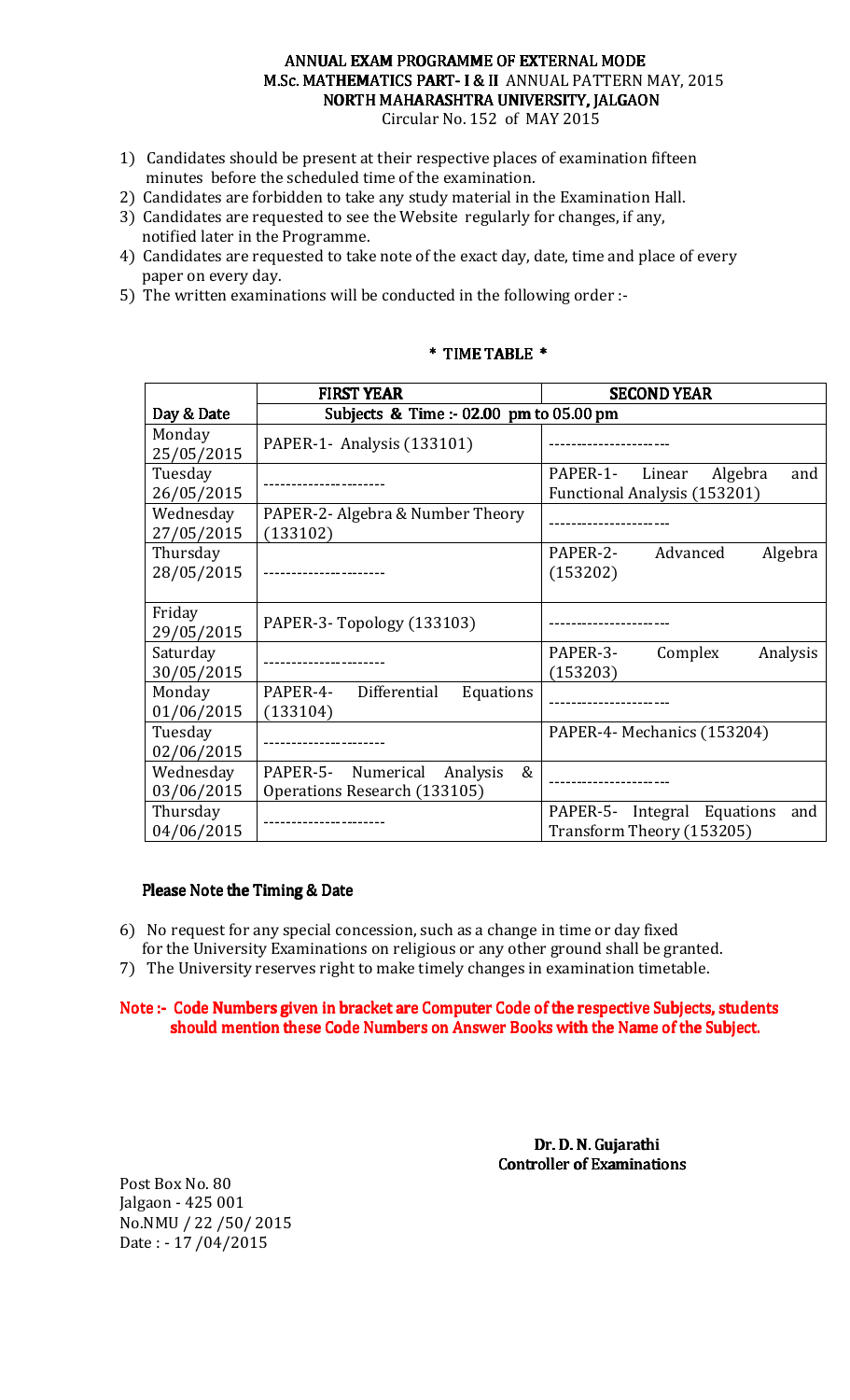# ANNUAL EXAM PROGRAMME OF EXTERNAL MODE L.L.M.PART-I & II ANNUAL PATTERN MAY, 2015 NORTH MAHARASHTRA UNIVERSITY, JALGAON

Circular No. 153 of MAY 2015

- 1) Candidates should be present at their respective places of examination fifteen minutes before the scheduled time of the examination.
- 2) Candidates are forbidden to take any study material in the Examination Hall.
- 3) Candidates are requested to see the Website regularly for changes, if any, notified later in the Programme.
- 4) Candidates are requested to take note of the exact day, date, time and place of every paper on every day.
- 5) The written examinations will be conducted in the following order:-

#### Day & Date FIRST YEAR SECOND YEAR Subjects & Time :- 02.00 pm to 05.00 pm Monday 25/05/2015 PAPER- I - Law and Social Transformation in India & Judicial Process (135101) ---------------------- Tuesday 26/05/2015 ---------------------- PAPER- I - Human Rights (145201) Wednesday 27/05/2015 PAPER- II- Indian Constitutional Law TATER- II- Indian Constitutional Law<br>: The New Challenges (135102) Thursday 28/05/2015 ---------------------- PAPER- II- Juvenile Delinquency (145202) Friday 29/05/2015 PAPER- III- Comparative Criminal Procedure & Penology: Treatment of Offenders (135103) ---------------------- Saturday 30/05/2015 ---------------------- PAPER- III- Public Utilities Law (145203) Monday 01/06/2015 PAPER- IV- Legal Education and Research Methodology (135104) Tuesday 02/06/2015 ---------------------- PAPER- IV- Mass Media Law (145204)

# \* TIME TABLE \* TIME \*

### Please Note the Timing & Date

- 6) No request for any special concession, such as a change in time or day fixed for the University Examinations on religious or any other ground shall be granted.
- 7) The University reserves right to make timely changes in examination timetable.

Note :- Code Numbers given in bracket are Computer Code of the respective Subjects, students should mention these Code Numbers on Answer Books with the Name of the Subject.

> Dr. D. N. Gujarathi **Controller of Examinations**

Post Box No. 80 Jalgaon - 425 001 No.NMU / 22 /51/ 2015 Date : - 17 /04/2015